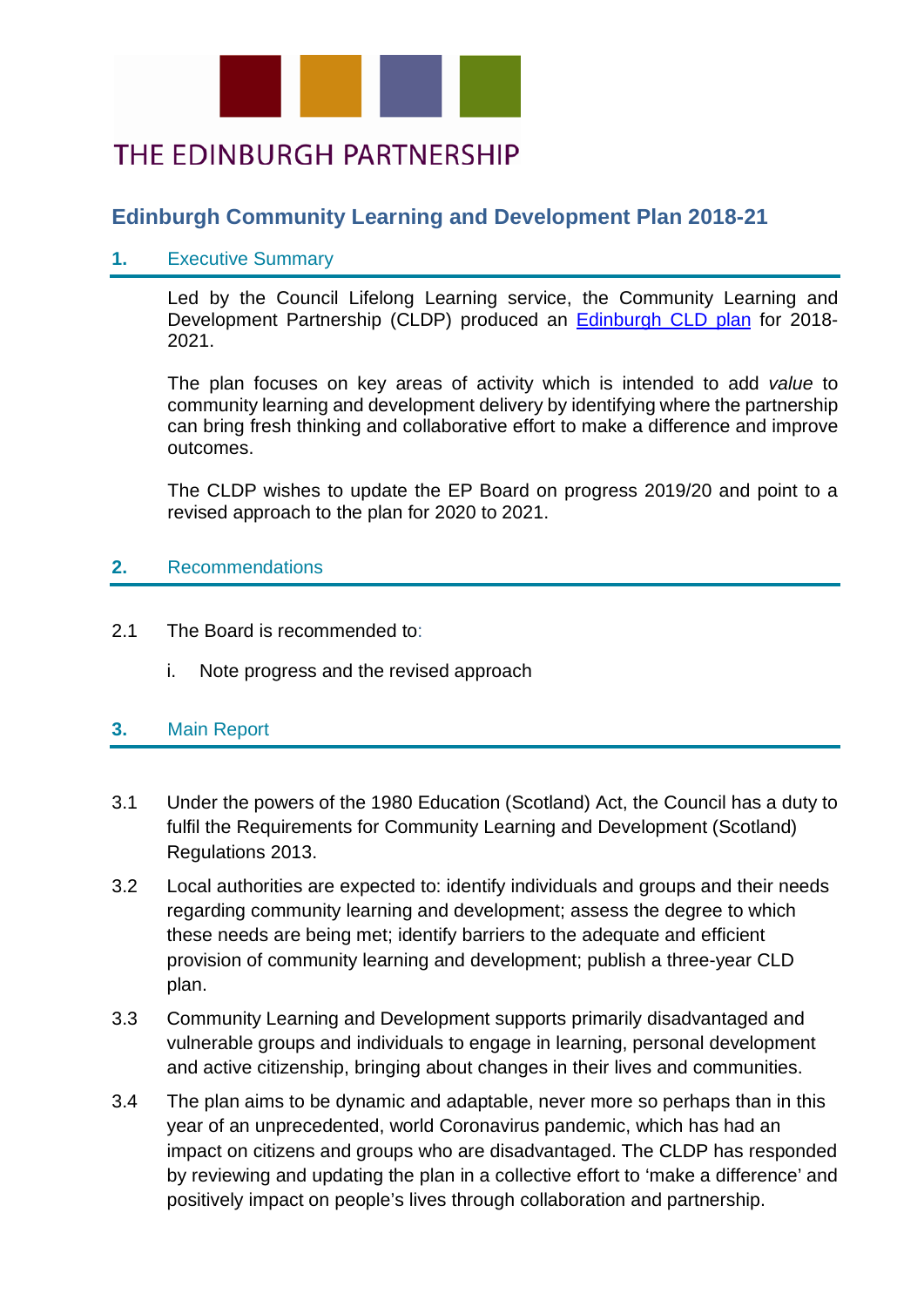1.1. One example of how the CLDP has responded to the pandemic is outlined in Appendix 1.

## **Governance**

- 3.5 The revised CLDP terms of reference and restructure, to develop a Board and Delivery Group model, is yielding improvements in terms of clarity of roles, accountability, resources and identification of opportunities, challenges and risks to delivery of plan actions.
- 3.6 However, Coronavirus has brought with it an unplanned requirement for an immediate response from all partners in specific and immediate support responses from their organisation and this (understandable) reactive approach has at times mitigated against the full potential of partnership working to address some Coronavirus impacts. The Board has been looking at how we might identify areas for further collaboration such as food security, isolation, loss of learning for adult learners, health and wellbeing support.

# **Learning**

- 3.7 The focus of individual organisations as outlined in 1.6 has put pressure on partners to react as individual organisations, particularly as for some their staff have been redeployed into other roles. The important thing is that this is recognised and now that we as a City are further on in the year, it is time to look at some specific collaborations to address need in a more coherent way.
- 3.8 The reality of capacity limitations strengthens the case for concerted collaboration and partnership, to maximise the effectiveness of resources by sharing and directing these to help those most in need.
- 3.9 Partners including the Council, Edinburgh Voluntary Organisations Council and Lothian Association of Youth Clubs have met with Management Committees of Council owned community centres across the city to explore how all parties can collaborate to adapt and renew services within the Scottish Government guidance and resources challenge.

### **Next steps**

- 3.10 The CLDP will offer the revised plan (Appendix 2) to Education Scotland for publication.
- 3.11 The CLDP will begin planning for the new CLDP plan 2021 to 2024.

# **4.** Contact

Paul McCloskey – Lifelong Learning Strategic Manager, CLD and Libraries Telephone: 0131 529 6156 / 07990 772 333 Email: [paul.mccloskey@edinburgh.gov.uk](mailto:paul.mccloskey@edinburgh.gov.uk)

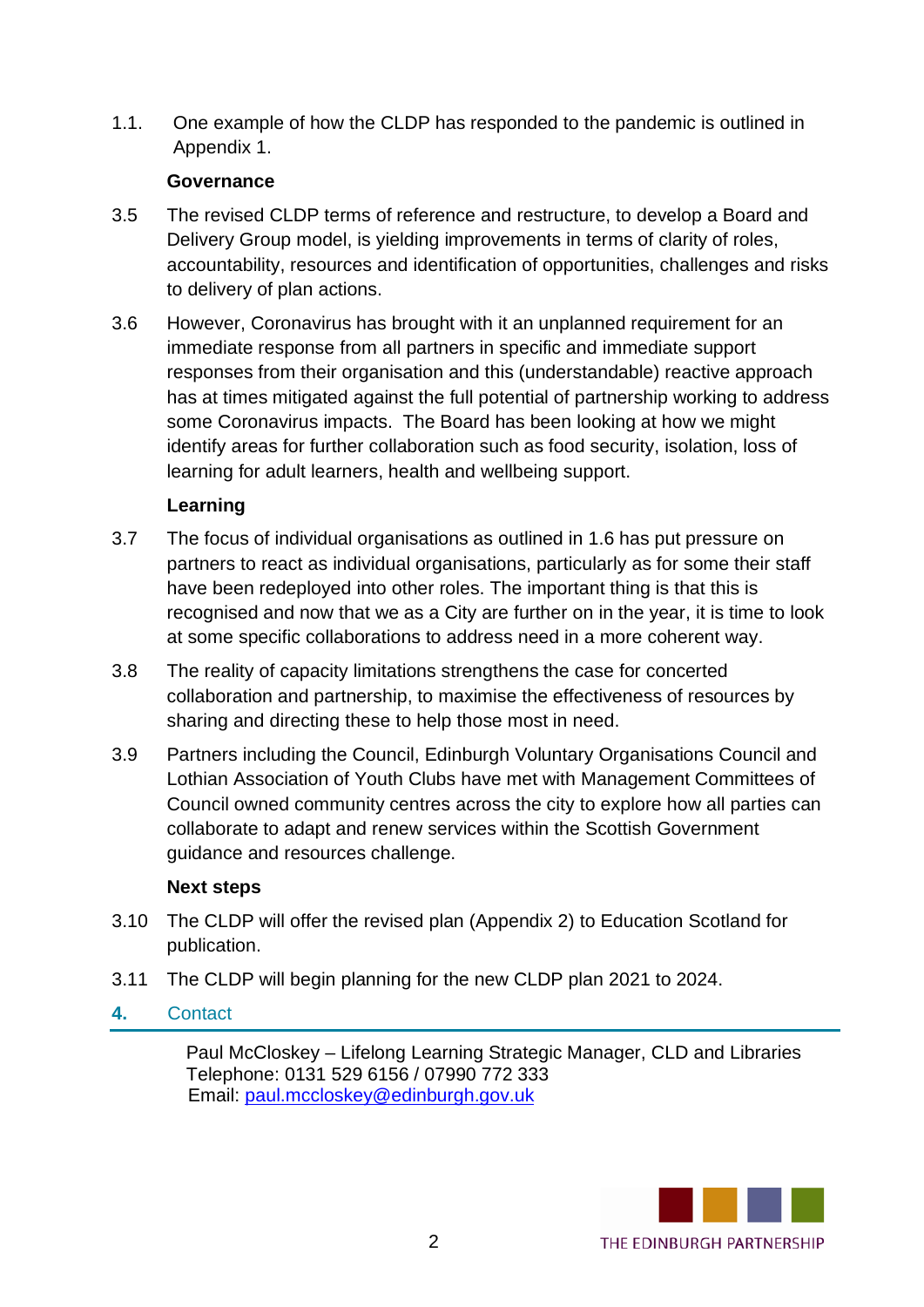### **Appendix 1**

#### **Granton Recovery Programme**

#### **Identified need and opportunity for partnership**

Following Covid19 restrictions in March 2020, members of the CLD Partnership came together to discuss how we might respond to the emerging needs of communities across Edinburgh. We agreed to pilot this approach in NW Granton area in the first instance. Key partners included teams from NW Lifelong Learning and Adult Education Programme, Edinburgh College (EC), Skills development Scotland (SDS) and a variety of local voluntary partners including Stepping Stones, Fresh Start and Health in Mind.

NW Lifelong Learning team conducted a survey to capture local emerging needs with statutory and voluntary providers and consequently identified adult themes relating to Health & Wellbeing and Employability. The aim was to provide a blended learning programme for adults and families to include online and face to face learning within Edinburgh College's Granton campus. The Granton Recovery Programme was pulled together relatively quickly and was due to start at the end of September 2020.

Considerable efforts were made to try and accommodate the Granton Recovery Programme on EC's Granton Campus following various meetings with college staff and partners on Health & Safety requirements and additional measures for accommodation with separate entrances. Unfortunately, due to the emerging situation within colleges and the resurgence of the virus, face to face delivery for adult learners was suspended and the programme had to be reduced to online classes only.

In addition, some technical issues with the Council's TEAMs platform resulted in delays. In the intervening period, the Strategic Adult Learning team were able to organise further training for 60 tutors, 10 Lifelong Learning and Development Officer and 15 Business Support staff with the help of Digital Skills staff.

The final Granton Recovery Programme was launched on 12<sup>th</sup> October 2020 and classes commenced on  $26<sup>th</sup>$  October 2020. Some partners have had to pause their participation until face to face learning can be reinstated.

To date we have over 300 adults engaged in the online learning programme.

#### **Improvements and strength of partnership formed**

The benefit or success of this programme lies in how the current circumstances has galvanised partners to come together, to re-examine and refocus delivery around the specific needs of the local community in a dedicated, co-ordinated and responsive manner. To utilise the resources at their disposal around a common goal to the benefit of local people.

Conversations are beginning in other areas of the city and we hope to have similar partnership programmes, online and face to face within college campuses operational in the new year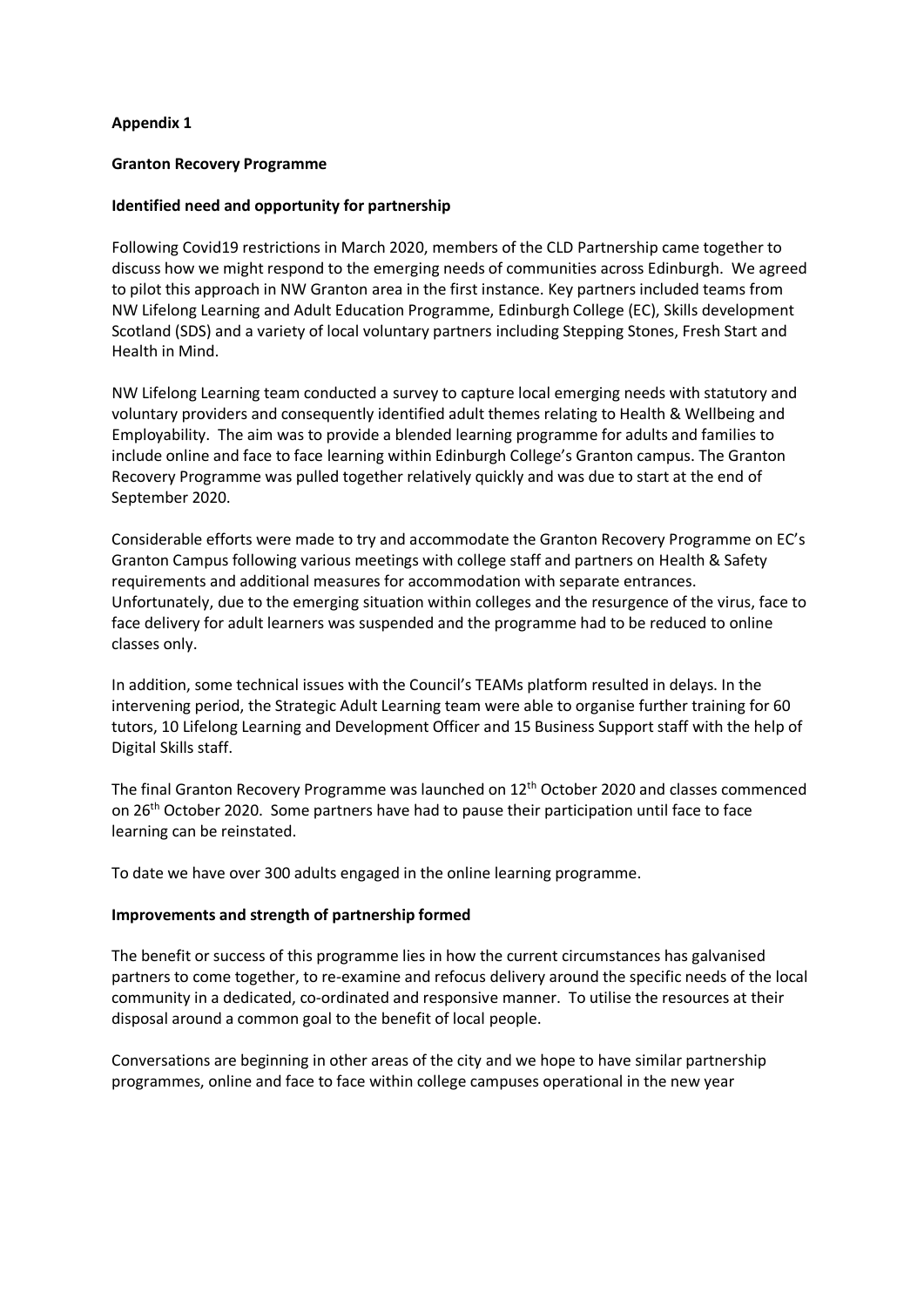#### **ESOL online courses and delivery**

#### **Identified need and opportunity for partnership**

During the months prior to Covid19 the Workers' Educational Association (WEA) had been preparing to deliver a range of face to face ESOL for Workplace and ESOL for Employability classes at a variety of workplaces and venues across the city. The majority of these ESOL courses and classes were to have been delivered to Hospitality staff working in several hotels across the capital, and NHS staff (UNISON members) employed across the city. The pandemic started to take hold at the very point these face-to-face classes were scheduled to commence. Unfortunately, WEA along with everyone else had to cancel face to face delivery and look to meet learner, partner and funder requirements in different ways.

The decision was taken very quickly to deliver these courses online. WEA had been utilising online platforms such as Zoom and Canvas Virtual Learning Environment (VLE) for some time but as part of a blended approach to learning. In a very short space of time online delivery became key and we had to ramp up our resources and training to cope with the sudden unexpected increase in demand.

Following discussions with Edinburgh College and ECLDP partners we decided to concentrate on ESOL for Workplace and Employability, and ESOL for Health and Wellbeing courses. ESOL for Workplace would have been a central theme of this deliver anyway but we changed the approach to consider the fast-changing circumstances of many staff (Hospitality sector in particular) who had been placed on furlough on in many cases lost their jobs.

Colleagues from across the ECLD partnership assisted in advertising and marketing these courses and making their contacts, and potential and existing learners aware of these high-quality free learning opportunities. This close partnership approach enabled WEA and the partnership to engage with additional learners across the city, referred from a wide range of partners and projects.

Between May and July 2020 WEA delivered four highly successful ESOL courses online using Zoom and Canvas VLE. Forty-six learners attended across the four courses and all were able to benefit from the synchronous and asynchronous learning made possible through live interaction and 'face to face' online classroom (Zoom) and additional time spent learning online in their own time (Canvas VLE).

Learners attending the courses were made aware of potential progression routes and future ESOL opportunities across the partnership.

#### **Improvements and strength of partnership formed**

This process has helped the partners in the ECLDP to gain a better understanding of the benefits of online delivery and the way in which it provides flexibility and continuity of offer and most importantly how it meets the needs of many learners at this most challenging of times.

The online solutions used by various partners across the city has already led to productive discussions and sharing of experience and practice within the Edinburgh ESOL Partnership which will in turn be useful to the wider partnership and learners within the city.

This recent partnership work helped facilitate engagement with a wide range of ESOL learners across the city who reported they had greatly benefitted from these online courses and connections made with other learners at such a critical time.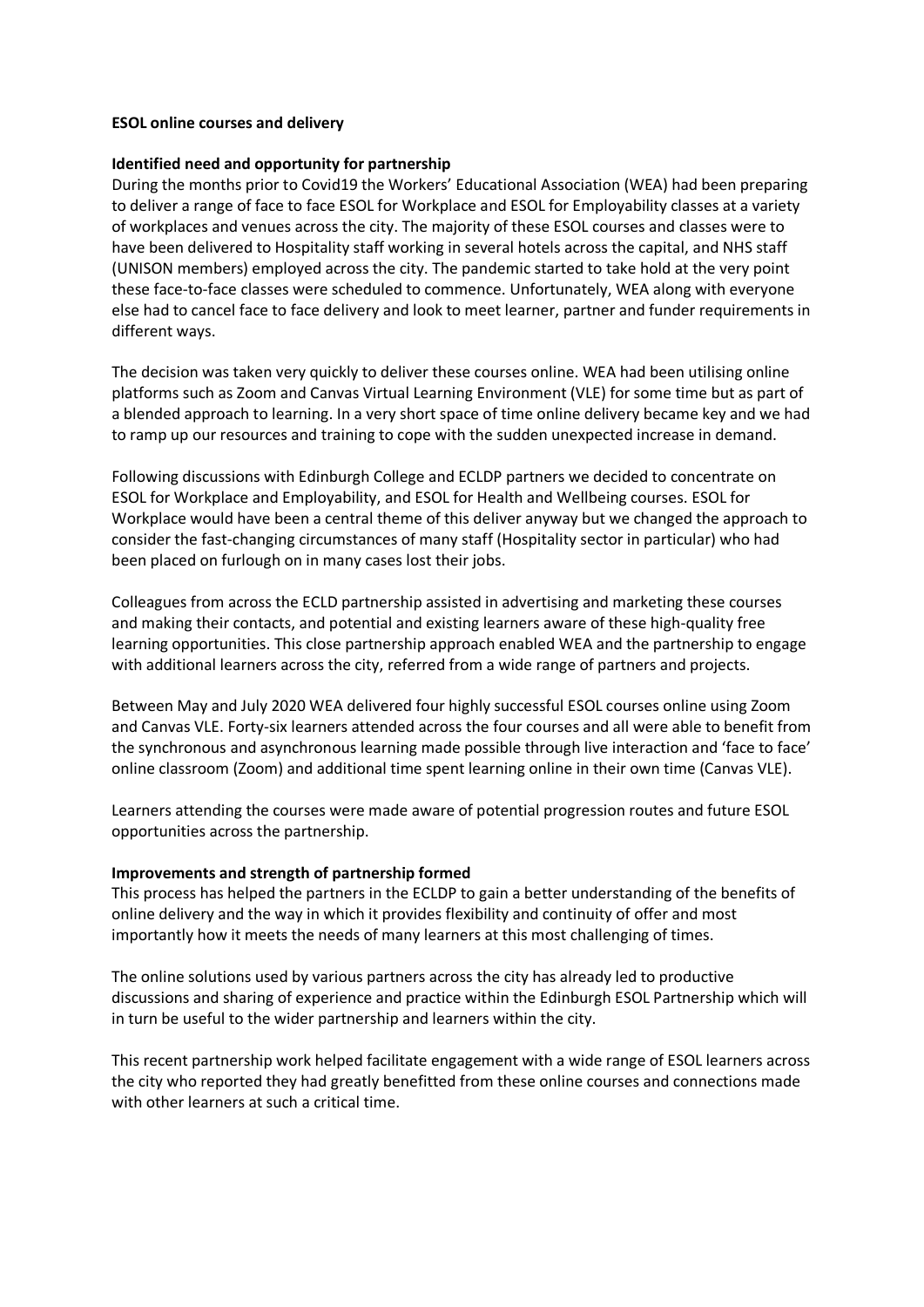# **Improving Life Chances for People of All Ages Sheila Duncan, Laura Cattell, Helen Bourquin and Nick Croft**

# **Communities are able to benefit from different routes into learning opportunities**

| How we will co-ordinate and integrate access to formal and informal learning opportunities                                                                                                                                                                                                                                                                                                                                                                                                                                                                  |                                                                                                                                                                                                                                     |                                         |                                     |
|-------------------------------------------------------------------------------------------------------------------------------------------------------------------------------------------------------------------------------------------------------------------------------------------------------------------------------------------------------------------------------------------------------------------------------------------------------------------------------------------------------------------------------------------------------------|-------------------------------------------------------------------------------------------------------------------------------------------------------------------------------------------------------------------------------------|-----------------------------------------|-------------------------------------|
| Improve access and cross referral for adults into adult learning opportunities across key providers<br>$\mathbf{1}$ .<br>Re-introduction of Big Plus 0800 number, partners will share information/guidance and cross refer to most-appropriate provision.<br>Pilot in one or more areas, a range of provision with partners, that responds to needs of learners arising from pandemic. Provision will be a mix<br>2.<br>of face to face and online provision. Through Skills Development Scotland link in with opportunities offered through Fuse and PACE. |                                                                                                                                                                                                                                     |                                         |                                     |
| How will we know? (that we have co-ordinated and integrated access to formal and informal learning opportunities.                                                                                                                                                                                                                                                                                                                                                                                                                                           |                                                                                                                                                                                                                                     |                                         |                                     |
| Taking each action in turn, how will you know you have done it?                                                                                                                                                                                                                                                                                                                                                                                                                                                                                             | <b>KPIs</b>                                                                                                                                                                                                                         | <b>Timescale</b>                        | Lead                                |
| Re-introduce and publicise 0800 number in all partner publicity<br>1)<br>Monitor number of calls to the number and cross referrals made                                                                                                                                                                                                                                                                                                                                                                                                                     |                                                                                                                                                                                                                                     | <b>June 2020</b>                        | CEC/Edinburgh<br>College (EC)       |
| 2)<br>Map out CLD provision in Granton and wider area (pilot area) for adults who are<br>a)<br>likely to experience greater inequality as a result of the Covid 19 pandemic<br>includes:<br>the needs of learners arising from pandemic<br>$\bullet$<br>identify common themes to plan CLD community based and campus<br>$\bullet$<br>based adult learning provision and partner delivery across a range of<br>platforms<br>Work with Edinburgh College and SDS to map out learner journeys and<br>$\bullet$<br>additional support                          | Provision by partners in<br>NW mapped<br>Have identified<br>programme of on-line<br>provision based on<br>needs analysis.<br>There is a significant<br>level of uptake of places<br>from people in areas of<br>greatest inequality. | Aug 2020<br>Sep 2020<br><b>Nov 2020</b> | CEC/EC/Vol Sector<br>Partners / SDS |
|                                                                                                                                                                                                                                                                                                                                                                                                                                                                                                                                                             | There is positive<br>evaluation of impact of<br>provision                                                                                                                                                                           | Dec 2020                                |                                     |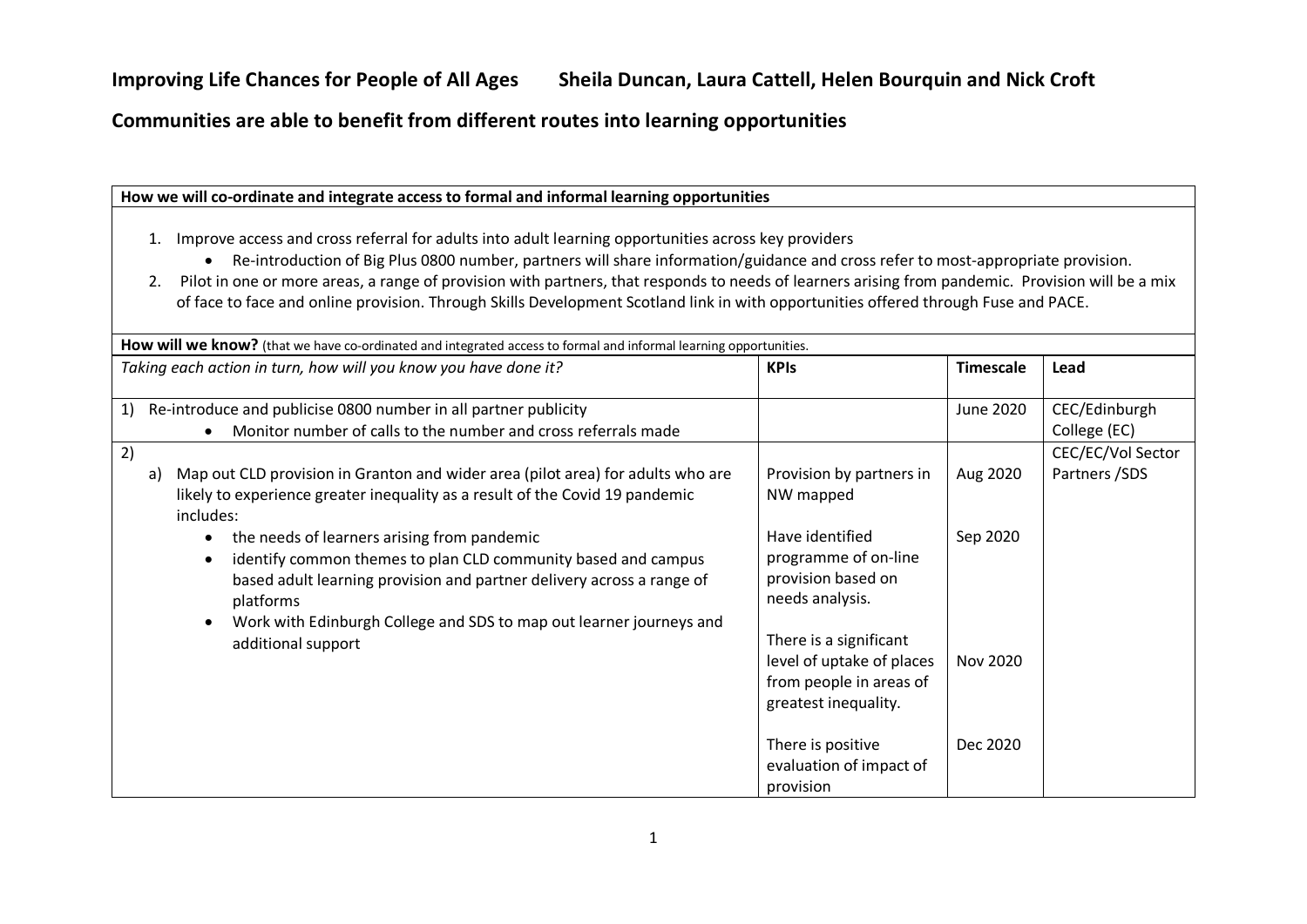# **How we will develop training based on gathered evidence**

- 1. Offer youth workers and relevant interested parties a learning pathway that is accredited and/or adheres to nationally recognised occupational standards
- 2. Offer an up-to-date needs-led programme of topical training that is reviewed annually. Offer an up-to-date programme of training that is reviewed annually and based on evidence

How will we know? (that we have developed training based on gathered evidence)

| b) | Through SDS link in with PACE (Partnership Action for Continuing Employment)<br>and FUSE Hospitality Academy to identify employment opportunities and support<br>for learners | June 2021 |  |
|----|-------------------------------------------------------------------------------------------------------------------------------------------------------------------------------|-----------|--|
|    |                                                                                                                                                                               |           |  |

# **Youth Workers are able to access training to better support young people Laurene Edgar and John Heywood**

|                                                                                                                       | <b>Timescale</b> | Lead     |
|-----------------------------------------------------------------------------------------------------------------------|------------------|----------|
| Taking each action in turn, how will you know you have done it? (max 2 measures for each action)                      |                  |          |
|                                                                                                                       |                  |          |
| 50% of participants who have attended training report and demonstrate increase in skills,<br>knowledge and confidence | Annual           | CEC/LAYC |
| At least three CLD partners take part in, and report benefit from, the training programme                             | Annual           | CEC/LAYC |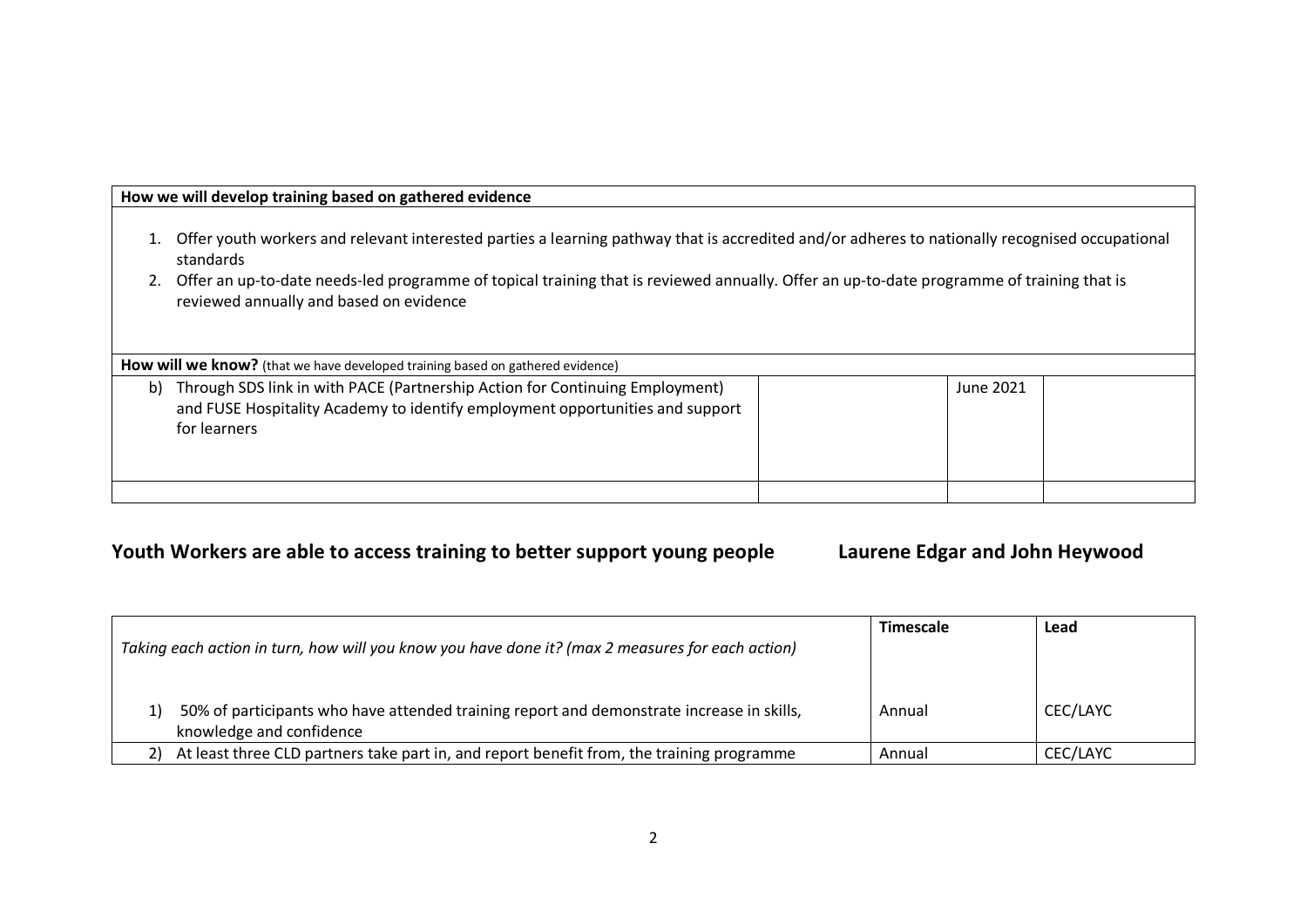**Building Stronger, More Resilient Communities Ian Brooke, Michelle Mulvaney, Tommy George and Kate Barlow** 

# **1. Communities, especially the hardly reached/seldom heard, are able to feel they are equal partners in identifying and addressing issues of local concern**

**How we will engage with seldom heard communities:**

The partnership will share best practice on participation with seldom heard communities by showcasing a range of new and existing participation methodologies and their findings. (e.g. Youth talk, Place Standard and hearing from community members experiencing barriers)

| How will we know (that we have engaged with seldom heard communities?)                                                                     |                   |                                                    |  |
|--------------------------------------------------------------------------------------------------------------------------------------------|-------------------|----------------------------------------------------|--|
| Taking each action in turn, how will you know you have done it? (max 2 measures for each action)                                           | Timescale         | Lead                                               |  |
| We will have hosted an event to share best practice - measured by a report on the event and a<br>you said we did feedback to participants. | <b>March 2021</b> | Subgroup formed of ECLDP<br>delivery group members |  |
| 2. An evaluation of the event will have been completed                                                                                     | May 2021          | As above                                           |  |

# **2. Communities feel supported to influence decisions affecting them.**

| How we will support communities to influence decisions affecting them:                                                                                    |           |                                                    |  |
|-----------------------------------------------------------------------------------------------------------------------------------------------------------|-----------|----------------------------------------------------|--|
| The partnership will review the Community Activists training pack with the view to develop a resource fit for purpose which can be used with<br>partners. |           |                                                    |  |
| How will we know (that we have supported communities to influence decisions affecting them)                                                               |           |                                                    |  |
| Taking each action in turn, how will you know you have done it? (max 2 measures for each action)                                                          | Timescale | Lead                                               |  |
| 1. A refreshed "active citizen" resource will have been developed                                                                                         | May 2021  | Subgroup formed of ECLDP<br>delivery group members |  |